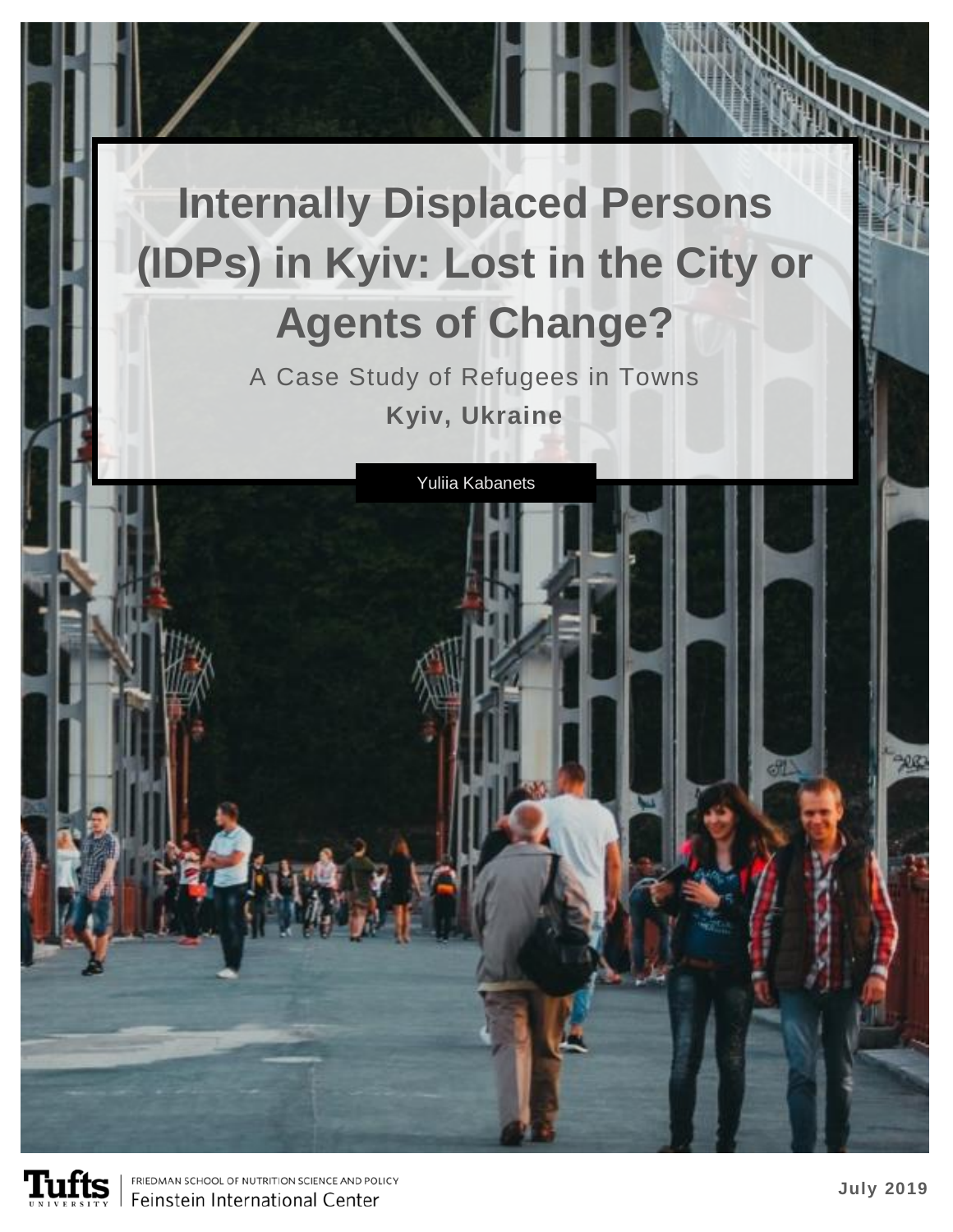## **Contents**

| Cover photo is of the main pedestrian bridge over Dnieper River in the city center. Photo used with<br>permission by Bogdan Kupriets. |  |
|---------------------------------------------------------------------------------------------------------------------------------------|--|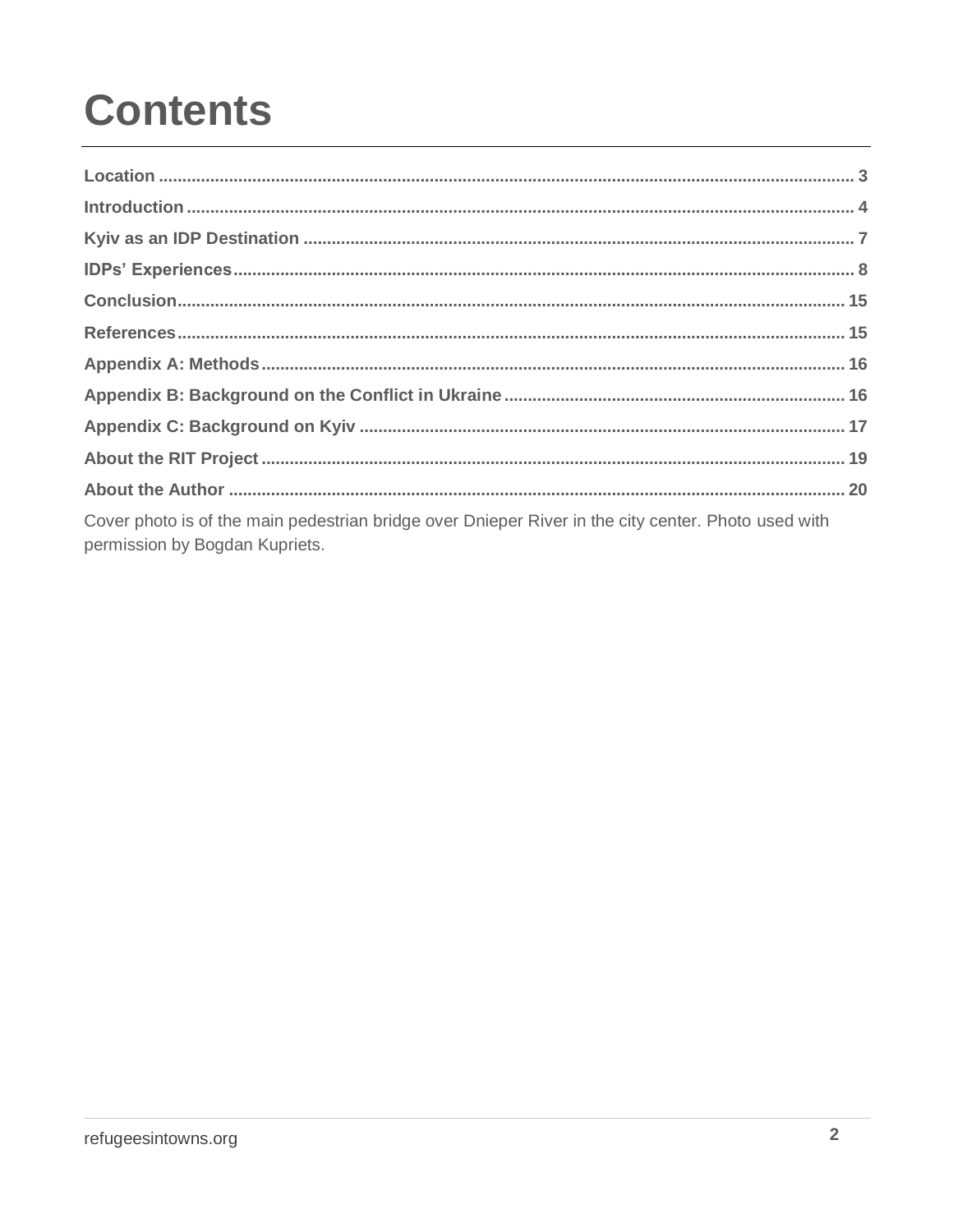## **Location**



Kyiv is located in north-central Ukraine, some 800 km (500 mi) from the conflict areas in the east around Luhansk, Donetsk, and Mariupol, and the south near the port city of Odesa.



Kyiv is a large city of almost 3 million people, giving newly-arriving IDPs some obscurity. IDPs are distributed throughout the city, rather than clustered in particular neighborhoods.

*Base map imagery © Google 2019.*

For more information on IDPs in Ukraine and Kyiv, continue to the appendices.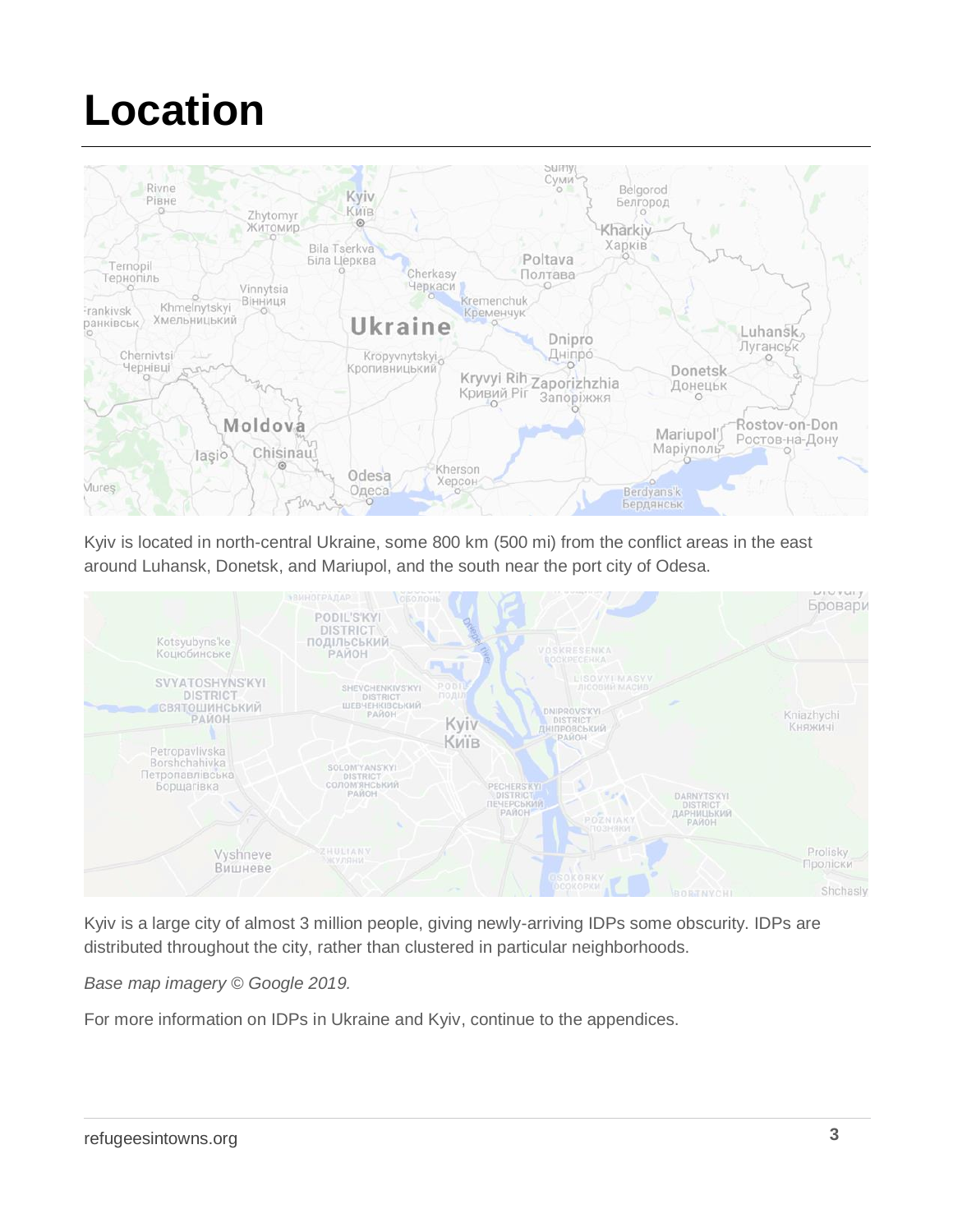## **Introduction**

In November 2013, tens of thousands of people in Kyiv, Ukraine's capital, protested against the government's decision to abandon plans to sign an association agreement with the European Union (EU).<sup>1</sup> The protests erupted into what is known as the Revolution of Dignity. In February 2014, security forces killed about 100 activists, President Viktor Yanukovich fled to Russia, and the opposition took over. In the spring of 2014, Russian military forces annexed Crimea. That summer, pro-Russian armed groups seized parts of Donetsk and Luhansk *oblasts*, <sup>2</sup> and Ukrainian government forces launched a military response. Today there is a 500-kilometer line of separation between the Russian-supported separatist districts of Donetsk and Luhansk *oblasts* and the rest of Ukraine.<sup>3</sup>

Kyiv is the largest city in Ukraine, with almost 6% of the population living there. The city is located in northern Ukraine and is the political, economic, transportation, and educational center of the country. Kyiv has a long history; it was founded in 482 AD (see Appendix B) and has always been a multicultural city that has attracted people from different regions because of its ample job opportunities.

#### **Maidan Nezalezhnosti**



Maidan Nezalezhnosti, the main square of Kyiv. Photo by Yuliia Kabanets.

In 2014, Kyiv had almost three million people, some of whom had fled Donetsk and Luhansk and moved there. In March 2018, there were 160,287 registered internally displaced persons (IDPs) in Kyiv, but there are many more unregistered.<sup>4</sup> Donetsk City, the capital of Donetsk *oblast*, has a population of about one million people, so IDPs found life in the similarly sized city of Kyiv to be familiar and comfortable. Some IDPs first went to smaller cities and towns of Ukraine but could not adjust to life there, so they moved to Kyiv. IDPs have different backgrounds—socially, financially, and in terms of educational attainment. Many are active and ambitious people making a positive impact on Kyiv, but there are others who came to Kyiv as supporters of Russia who hate Ukraine.

<sup>1</sup> The association agreement is between the European Union, its Member States, and Ukraine. See https://trade.ec.europa.eu/doclib/docs/2016/november/tradoc\_155103.pdf.

<sup>2</sup>An *oblast* (Ukrainian: область) is an administrative unit, of which Ukraine has 24.

<sup>3</sup> Kabanets, 2018.

<sup>4</sup> This number is increasing faster in Kyiv compared to other regions of Ukraine. However, the number is likely flawed because some people moved in 2014 and were registered as IDPs. Some have since gone back home but have remained registered. In Ukraine, the registration procedure allows an IDP to receive a relocation certificate that gives them access to financial aid and other help from the government. However, many IDPs do not apply for this certificate because the financial aid is only for select categories of people and is a very small amount, from USD 20 to about USD 50 per month.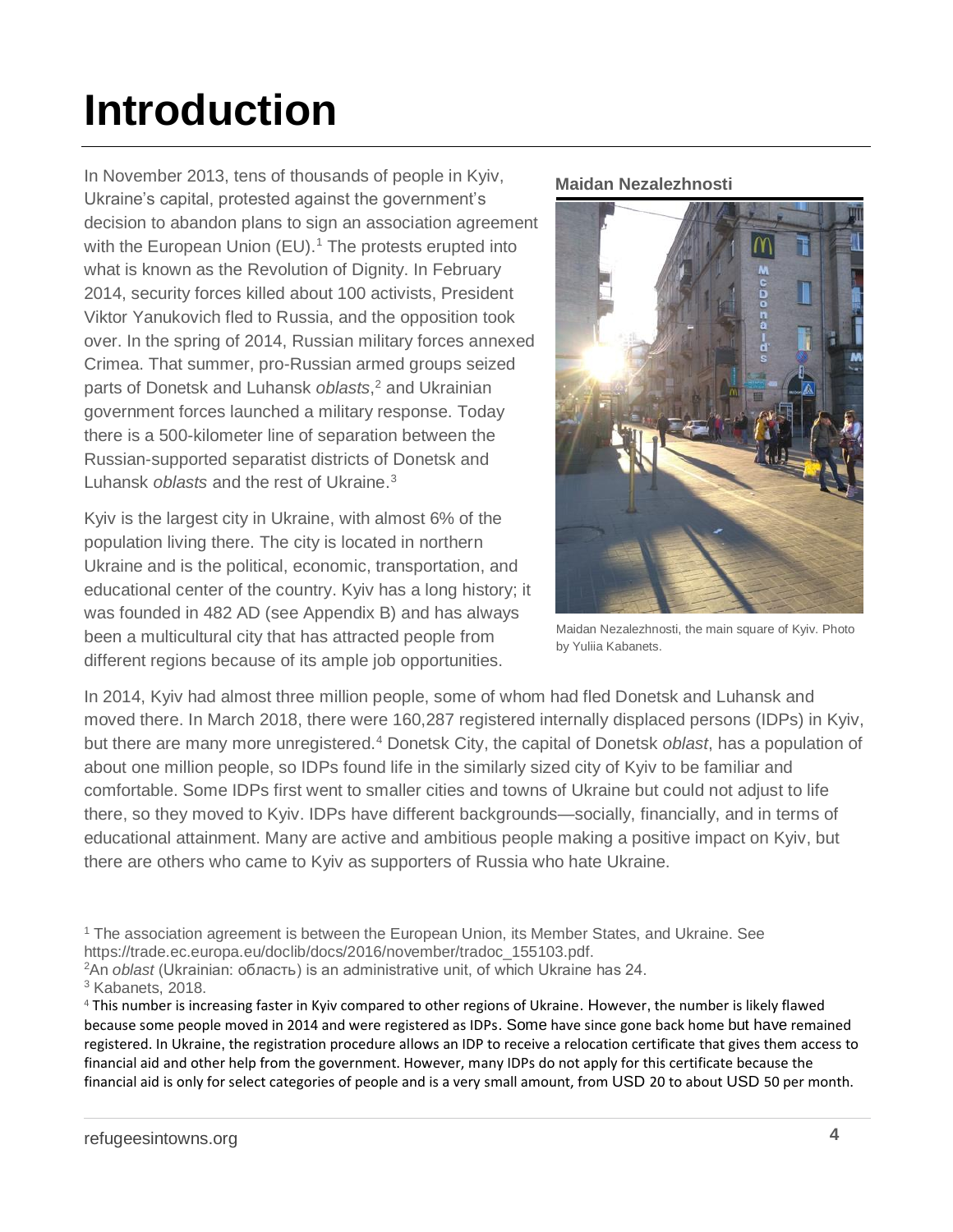Kyiv's City Council welcomed IDPs, but relationships between IDPs and locals were tense at first because of stereotypes and xenophobia. Over the four years of conflict in Ukraine, suspicious attitudes have given way to understanding and tolerance of IDPs. This report explores the social integration of the IDPs and their impact on the local economy, the housing market, and on people's attitudes toward Ukrainians coming from the east of the country.

### **A Note on Terminology in Ukraine**

When the armed conflict in eastern Ukraine broke out, the word "refugee" was first used. Eventually, as internal migration increased, the state adopted the term "internally displaced person" (IDP), translated as "внутрішньо переміщена особа" in Ukrainian. Researchers and journalists use the terms "forced migrant," "displaced person," and "IDP," often interchangeably. However, the most common words used in Ukraine are "resettler" or "relocatee" ("переселенець" in Ukrainian).<sup>5</sup> IDPs are familiar with the term "IDP" from government reports or because they are involved with international organizations that support IDPs, so I decided to use this term here.

The word "integration" translates into Ukrainian as "інтеграція," which means both the process and the result of the process whereby migrants become accepted by the host society. In my interviews, I asked IDPs about the meaning of integration for them personally.

<sup>5</sup> Kabanets, 2018.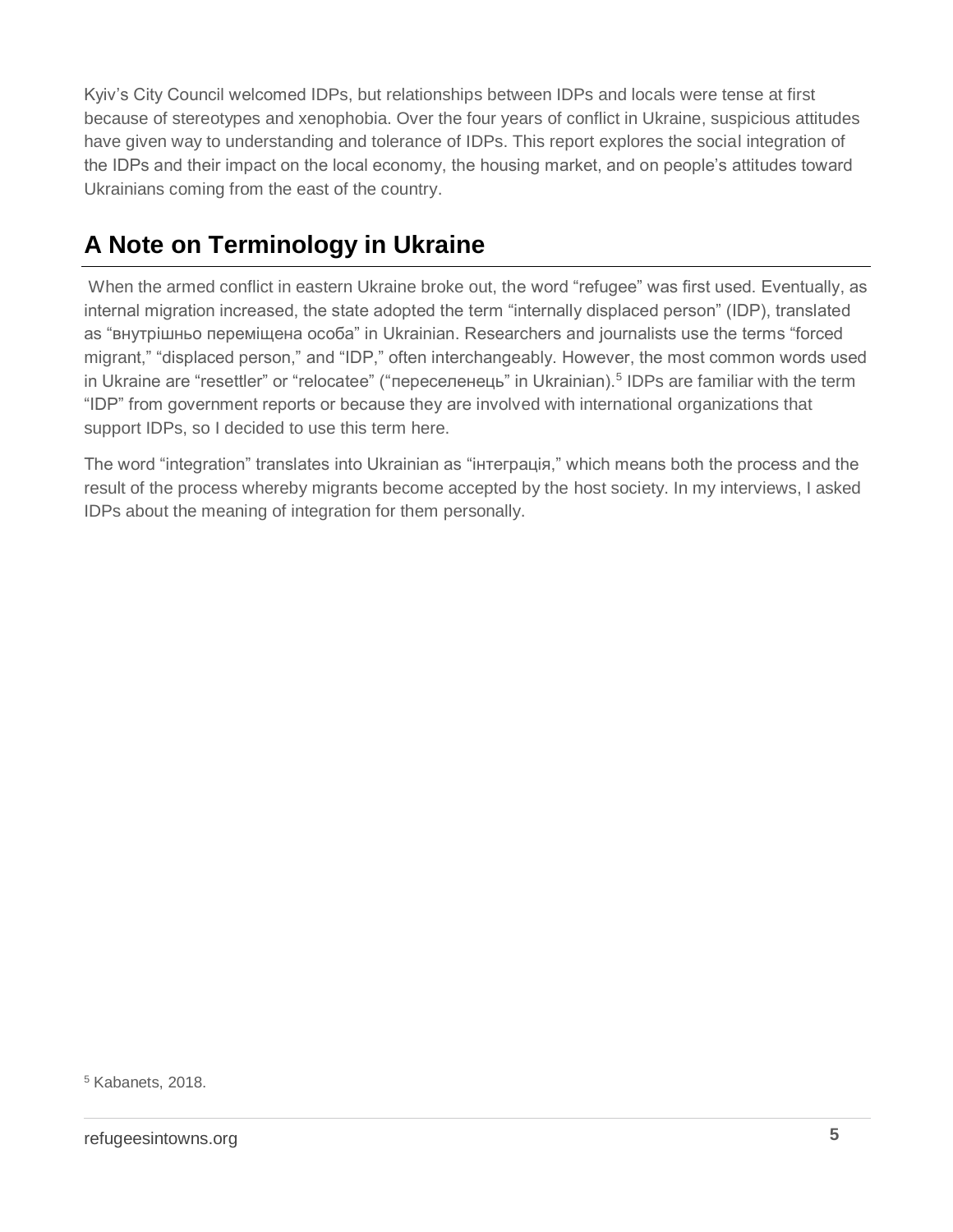## The Author's Position in Kyiv and Experiences Researching this Case

At the beginning of 2014, I was living with my mother, father, and grandmother in a flat in the center of Donetsk City. That year, pro-Russian forces took over the city. I was a student at one of the few Ukrainian-speaking lyceums<sup>6</sup> in the city. We had several traditions, such as wearing Ukrainian embroidered shirts for celebrations. As pro-Russian sentiment grew, it became dangerous for us to express our Ukrainian identity. For example, on my graduation day, I walked to the lyceum in regular clothes and changed into the traditional shirt for the ceremony.

I left Donetsk for Lviv in June 2014 with my parents to take my entrance exams for university.<sup>7</sup> We planned to stay away only a month, but the conflict worsened, and we were not able to return until December. Soon after returning, I moved to Kyiv to begin classes at Taras Shevchenko National University of Kyiv. My parents wanted to stay in Donetsk, but my mother moved to Pokrovsk with her university, and my father lost his job in Donetsk. This was the hardest part for me: the separation of our family, with my mother in Pokrovsk, my father in Donetsk, my grandmother in Poltava *oblast*, and some relatives and me in Kyiv.

However, for students like me it was not so painful since we had finished our secondary schooling and started a new page at universities in different cities in Ukraine. In many ways, the move was normal. I started my new life in Kyiv pretty well. Almost all of my new friends were from the western part of Ukraine, and we felt similar, all having been raised outside Kyiv. Ukraine is not a homogeneous country: we have different cultural backgrounds, traditions, and even languages and dialects, but we shared our sense of being newcomers to the city.

My new friends had a strong desire to understand my experience and what it is like for IDPs in Ukraine. I feel it is my duty to tell people what is happening in my home city and how we were forced to change our lives. I felt support and empathy from my friends and professors at the university. However, I also felt homesick all the time. Even now, I daydream about walking the streets of Donetsk. My dormitory friends go home regularly, but it was impossible for me due to the long waits at the checkpoints.

<sup>6</sup> A lyceum is a secondary comprehensive educational institution that provides education beyond the state educational minimum and conducts scientific and practical trainings of talented youth.

 $7$  Ukrainian secondary school graduates who want to go to university take independent examinations, usually held at their city of residence. In 2014, the Ministry of Education and Science could not hold the exams in some parts of Donetsk and Luhansk *oblasts* due to the hostilities.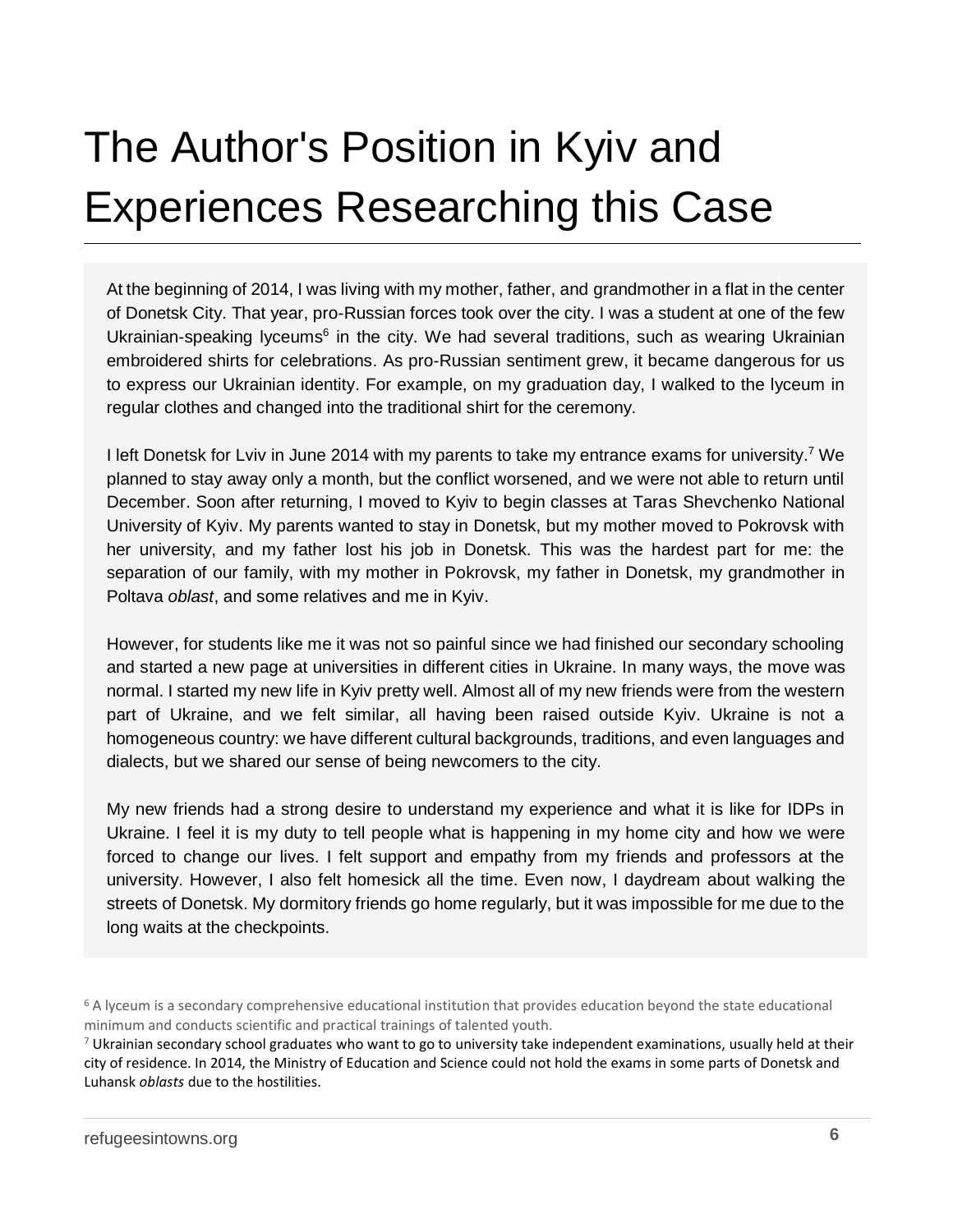When I did go home for New Year's and Christmas, I found the city of Donetsk changed completely. Before the war, there were about one million people living there, and the streets were full of smiling people and cars in a hurry. Now it is empty, dark, and unfriendly. Armed forces supported by Russia patrol the streets, people do not go out in the evening, neighbors are afraid to talk to each other about the situation because you never know someone's political position and the self-proclaimed authorities encourage informants. My home city exists on the map, but it does not exist in reality. Home is a category that brings a person back to their roots, to childhood. Donetsk has become a completely different place, and I cannot say it is my home now.

This situation made me want to do something for my country. In September 2016, I joined one of the biggest youth non-governmental organizations (NGOs) in Ukraine, "Foundation of Regional Initiatives." I have chaired the Kyiv branch for almost a year, which has helped me to connect with a community of young, inspired people who believe in building a future for the country. I am connected to a cause that is important to the community and the country. It has helped me understand what integration means and what being a citizen means. It is from this perspective as an IDP and activist that I undertook this study.

## **Kyiv as an IDP Destination**

The wave of arrivals from the armed conflict began when large companies in eastern Ukraine relocated to Kyiv, bringing their workers with them. According to statistics, Kyiv is the most popular city in Ukraine for the relocation of companies from the Donbas region.<sup>8</sup> Many others moved to the capital believing there would be opportunities for jobs.

For people from Donetsk, Kyiv is a good destination as it is big, multicultural, and very friendly to new people. Nobody pays attention where you are from, what language you speak, or what you do. It is easy to restart life, and there is no need to get used to new traditions or to act differently, as IDPs often have to do in smaller towns in Ukraine.



Kyiv's government institutions are clustered in the downtown area (Ministries in blue, city administrations in orange, parliament in yellow, presidential administration in purple, court of law in yellow). However, Kyiv's IDP residents are distributed across the city, not clustered in one particular neighborhood or another. Map by author. Base map imagery © Google 2019.

<sup>8</sup> Gordon UA. (2017). "This Year More than 2000 Companies Moved from the ATO Zone." Available at: https://gordonua.com/ukr/news/money/-za-rik-iz-zoni-ato-perejihalo-ponad-2000-kompanij-217117.html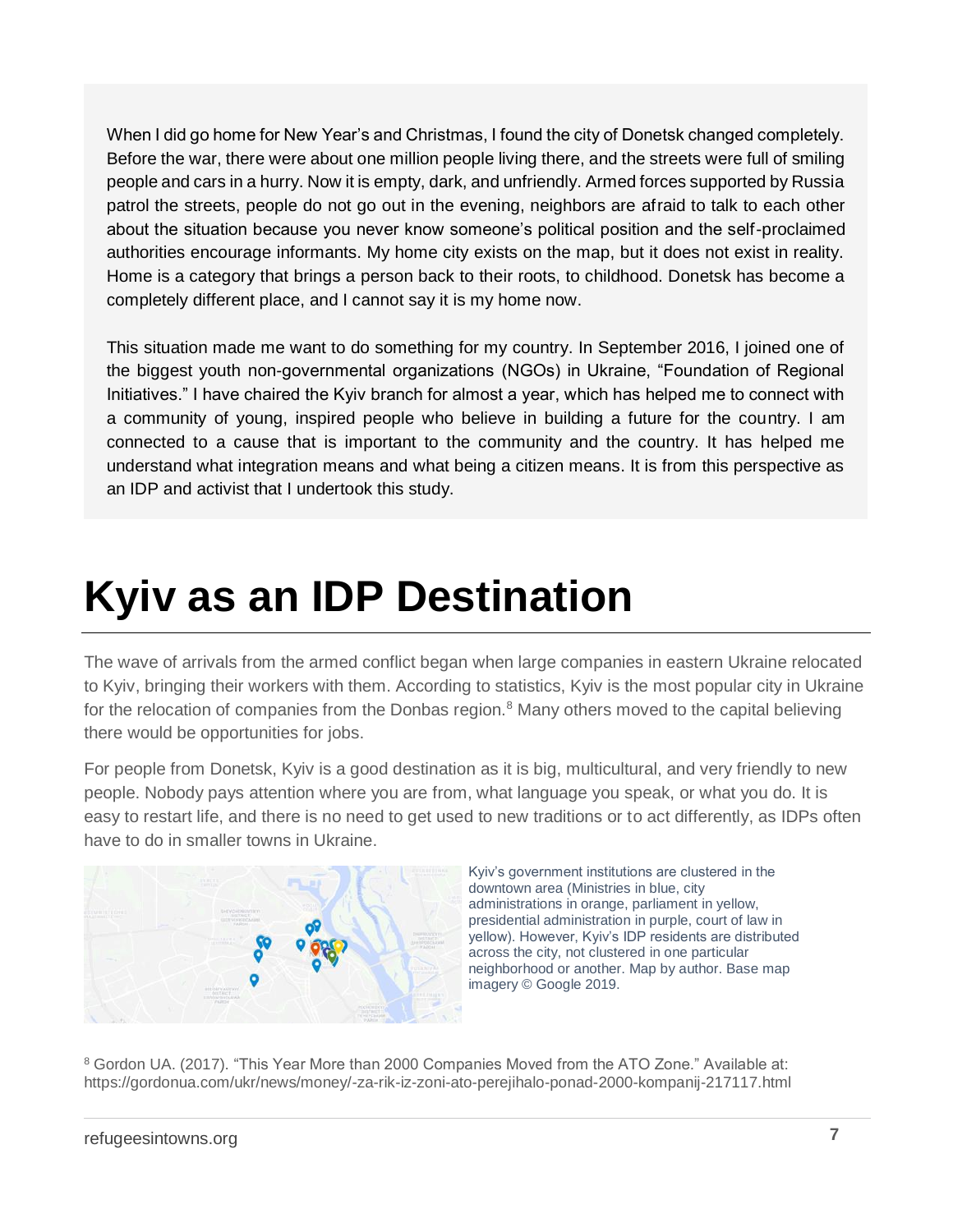According to the people I spoke to, the main factor for determining whether someone felt comfortable or not in Kyiv was the characteristics of the city or town that they came from. People from Donetsk and Mariupol told me they felt comfortable. People from smaller cities or towns mentioned they at first could not get used to big city life and commuting. In both cases, IDPs described not feeling comfortable for the first one to two years after arriving in Kyiv because of uncertainty about whether they would stay or return to their former homes. It was difficult to decide what to do; nobody could predict how long the conflict would last. Most people thought they were moving for a couple of months and were reluctant to admit to themselves that they would be starting a new life from scratch.

#### **Maidan Nezalezhnosti**



Kontraktova Square, the historical part of Kyiv. Photo by Yuliia Kabanets.

## **IDPs' Experiences**

Most IDPs in Kyiv I spoke with felt integrated into the local community. They said social connections and communication were the most important things, especially feeling empathy and positive attitudes from locals. For example, Kateryna said many locals voiced respect that she was not afraid to tell her origins. Most IDPs I spoke with described people in Kyiv as sympathetic and said they had never had a negative experience.

A second component of social integration was the feeling of being absorbed into the crowds of other new arrivals. Yegor mentioned that there are so many people from different regions in Kyiv that nobody pays attention to where you are from. Kateryna told me that she feels like everyone is a stranger, and you feel more comfortable in that ambiguity. Coming to Kyiv, IDPs lose connection with their old friends and colleagues because, as the conflict drags on, it is difficult to communicate with people living in the occupied territory. So people make new social connections in Kyiv. For Nikita, his circle of friends has changed from when he lived in Donetsk. He has many relatives and friends who are still

#### **Kyiv Railway Station**



Kyiv Railway Station, view from the bridge. Photo by Yuliia Kabanets.

living in the occupied region, but since he hasn't been home since 2014, he struggles to keep connected with these people.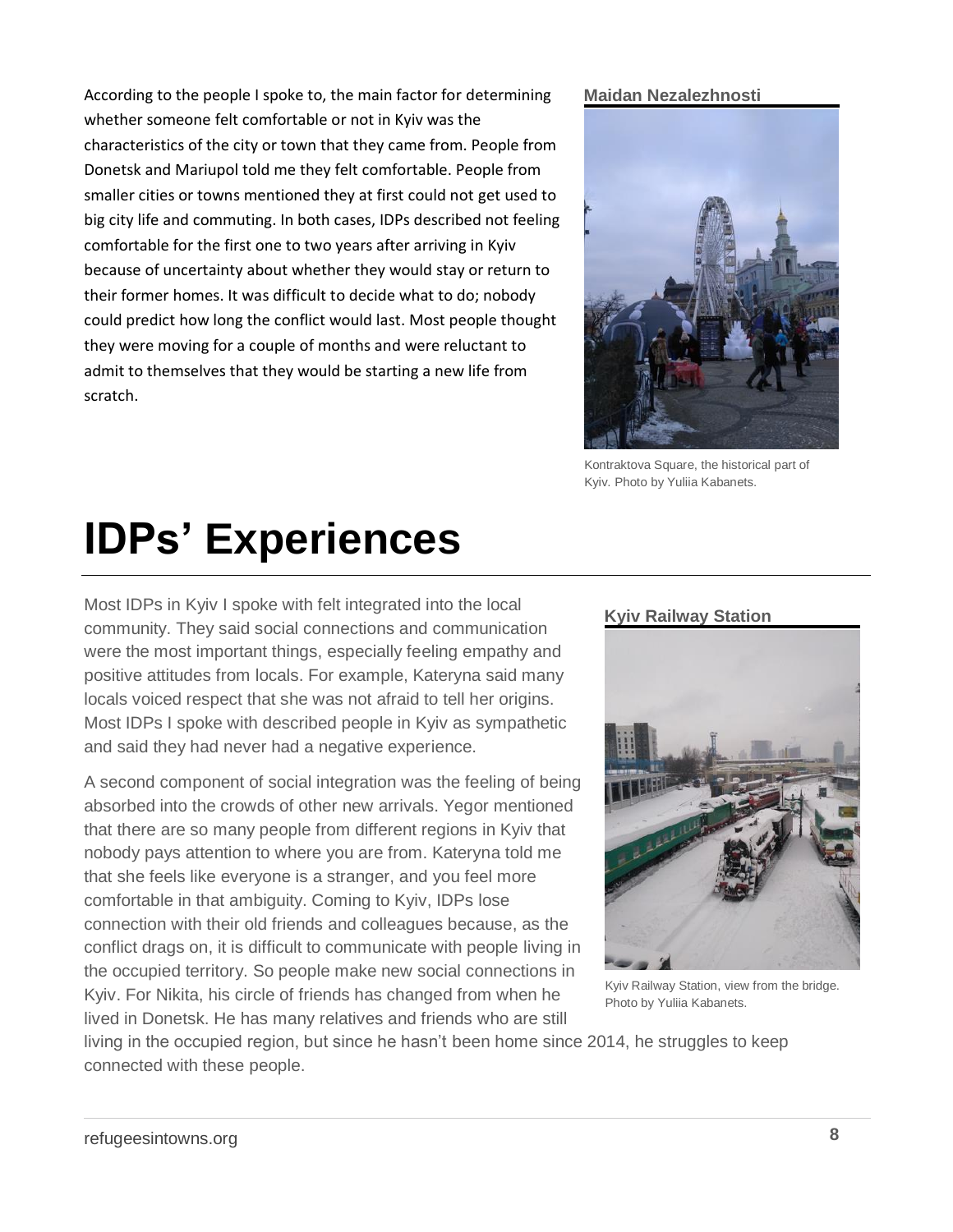Being connected to an institution helps develop new social connections. Andriy changed jobs four times, moving between universities and research institutes. He lost touch with friends in the occupied territory. Now he works at Military Institute of Taras Shevchenko National University of Kyiv on a research project about psychological profiles of military cadet IDPs. He feels the Institute and his work brings IDPs socially closer together, even between professors and cadets. They feel they share the same problems. Another example is Alina from Toretsk, who doesn't want to go back to her hometown and feels integrated in Kyiv because of her social links with people from her university and the community organizations she works for.

#### **The Kyiv Skyline**



Urban area near Kyiv Railway Station. Photo by Maksym Klovak.

These institutions help build new social connections but are not effective at maintaining old connections or building deep feelings of belonging to Kyiv. Volodymyr from Donetsk said he feels comfortable in Kyiv, but he still identifies himself as a Donetsk citizen and says this is very important to him. Working with a youth NGO, he noticed that many IDPs in Kyiv are losing their connection with the Donetsk region and changing their identities. He gave the example of the Donetsk football club, Shakhtar, which had to move from Donetsk to Kyiv. The club is active, but members feel like guests in Kyiv, and they note the lack of Donetsk spirit at the matches now.

### **Other Newcomers' Experiences**

In comparing the experiences of IDPs from the Donbas to migrants from other regions in Ukraine who were not forcibly displaced, I found that internal migrants in Ukraine have the same problems as IDPs, and both feel not fully integrated. Katia, an internal migrant from Kozova, is socially active and feels part of the community, but she cannot take part in municipal elections because she is registered in her hometown in western Ukraine, a frustration she shares with IDPs registered in eastern Ukraine. Non-IDP migrants also experience stereotypes. Diana, from Ternopil *oblast* in western Ukraine, is often assumed by others to be a nationalist. While there are many similarities, the difference between these two groups is that internal migrants can go back home if they do not like Kyiv and its lifestyle, while IDPs cannot. Internal migrants feel connected with their homes, which can hinder their integration. However, IDPs' connection is broken, and that forces them to find their place in the new city and to integrate.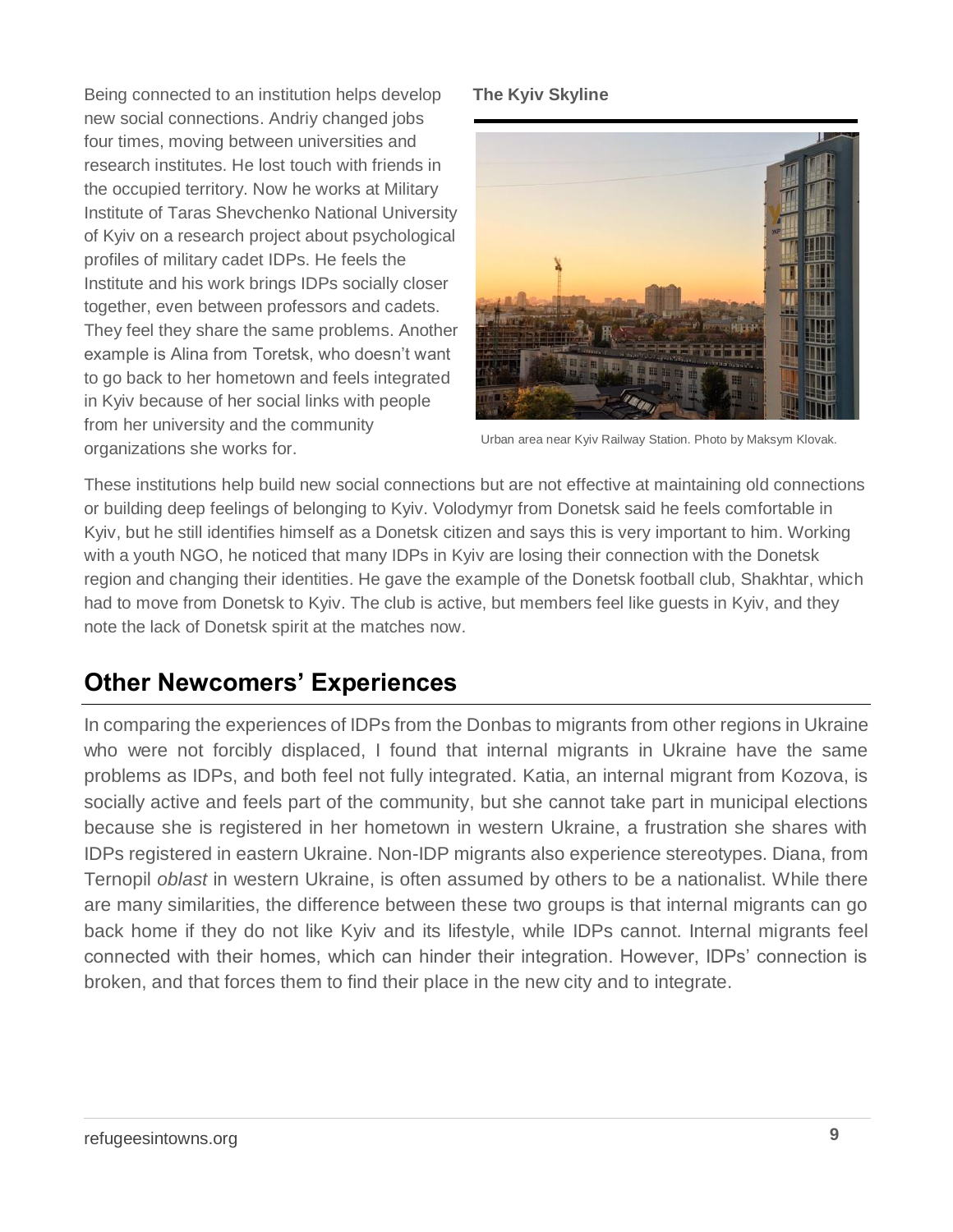### **Experiences of Kyiv's Longtime Residents**

Ukraine is full of stereotypes, mostly caused by the distance between the country's east, west, north, and south, and worsened by media portrayals of IDPs. However, conversations with Kyiv natives suggest that IDPs have changed some people's opinions about life in the Donbas and their attitudes toward the IDPs from there. For example, my peers at the university had no idea what was going on in Donetsk or in the occupied territory in 2014. Some were shocked that I have not been able to visit my home since June 2014. Many were surprised that I speak Ukrainian fluently since I come from a city in which Russian is the predominant language.<sup>9</sup>

Some other common stereotypes about IDPs include that they are aggressive and rude, that they do not want to work and only want to receive financial aid from the government, that they all are separatists, and that they are not well educated.<sup>10</sup> However, Kyiv locals have become more tolerant toward IDPs and are interested in learning about them. Most of the IDPs I spoke with said that over the past four years, stereotypes have declined as people have become accustomed to IDPs' presence and as locals and IDPs have gotten to know each other. When stereotypes emerge, it is usually not

because people are intentionally hostile. Instead, they come from ignorance about circumstance outside of Kyiv and insensitivity. People generally<sup>11</sup> do not want to offend IDPs but they ask about our houses and families where they work and live—and why we did not react antagonistically to the pro-Russian rallies. Sometimes these conversations are not comfortable because people usually do not understand that it raises harmful memories and negative emotions. It can be exhausting to answer questions connected with Donetsk. Some IDPs choose silence and do not want to say where they are from. I choose to speak about it, although it is sometimes not comfortable for me, because I think it is important to help the local population get rid of stereotypes.

#### **Trukhaniv Island Park**



Trukhaniv Island Park in the center of the city runs along the west bank of the Dnieper river. Photo by Maksym Klovak.

<sup>9</sup> In the eastern and southern part of Ukraine, there are a lot of Russian-speaking cities and towns.

 $10$  This stereotype stems from the coal mines in the Donbas, where people working as miners often do not pursue higher education.

<sup>11</sup> In some cases, people do want to offend IDPs because of prejudice or political opinions, but these are not the majority of interactions.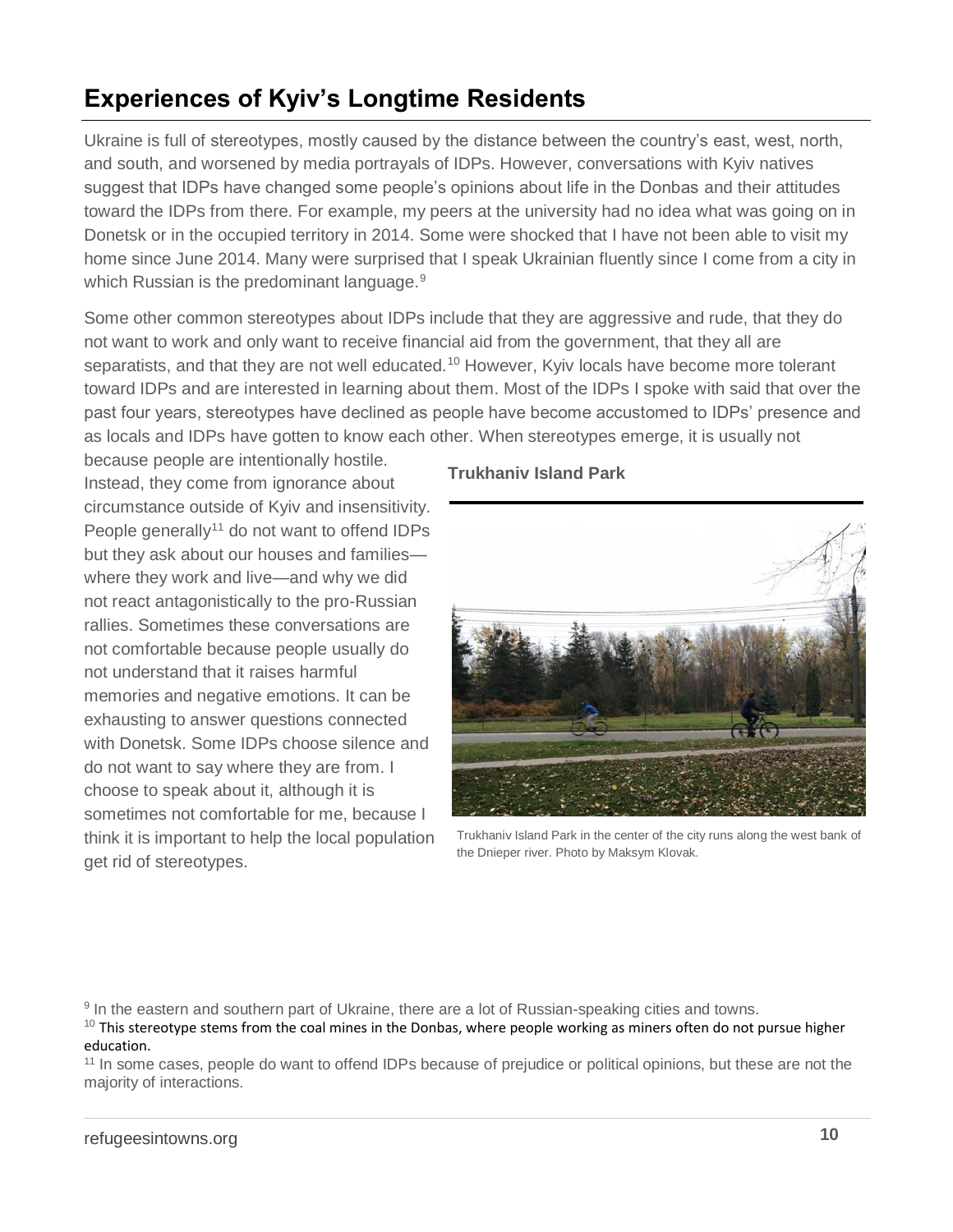### **Language Issues**

Ukrainian is the official language of the country, but Russian is widely spoken, especially in the eastern *oblasts*, meaning most IDPs speak Russian. Kyiv is bilingual; 25% of people speak Ukrainian in their homes, 38% speak Russian, and 37% speak both Ukrainian and Russian.<sup>12</sup> I spoke Russian at home, and learned Ukrainian at school and lyceum, so I speak both languages fluently. Ukrainian and Russian are linguistically similar but it takes time for a native speaker to learn the other language, and people's mother tongue is apparent from their accents and language usage. Languages carry political implications and may lead to prejudice. Therefore, while language differences are not a barrier to economic integration or access to services, language is an issue affecting social integration across Ukraine.

After the Revolution of Dignity in 2014,<sup>13</sup> the language difference became even more important. In Kyiv, some people think Russian speakers are against Ukraine. However, in my experience in Kyiv, this type of language discrimination is not common, and many conversations happen in Ukrainian and Russian. When I moved to Kyiv, most of my new friends spoke **Trukhaniv Island Park**



Yerevanska street in western Kyiv. Walking down the street it is impossible to tell the neighborhood's IDP residents from its lifelong

Ukrainian because they come from western Ukraine. I therefore use Ukrainian in everyday life and with people who do not speak Russian well, or in public places like shops, buses, trains, or medical facilities.

Some IDPs from the Donbas are native Russian speakers, but choose to only speak Ukrainian. For example, Olia only speaks Ukrainian out of nationalist principles. She wanted to speak Ukrainian in her hometown Severodonetsk, but nobody spoke Ukrainian there, so she had to get by on Russian. In Kyiv, she can choose the language she wants to use.

We both believe true independence for the country starts with cultural expressions like language. In the Soviet Union there were 15 republics, each of which had its own language, but the only official language was Russian. Therefore, many people in the region associate the Russian language with the Russian state's aggression and see speaking national languages as an expression of genuine independence. This goes beyond making a political point and actually limits foreign influence: Ukraine historically has had a lot of TV channels and news in the Russian language, but Russian media are especially susceptible to Russian government pressure and tend to project a strongly pro-Russian slant. For this reason, I have begun trying to speak Ukrainian more, and I choose to use only the Ukrainian language in social media.

<sup>12</sup> Monitoring, 2018, Ukrainian language wins broadcast.

<sup>13</sup> Shveda and Ho Park, 2015.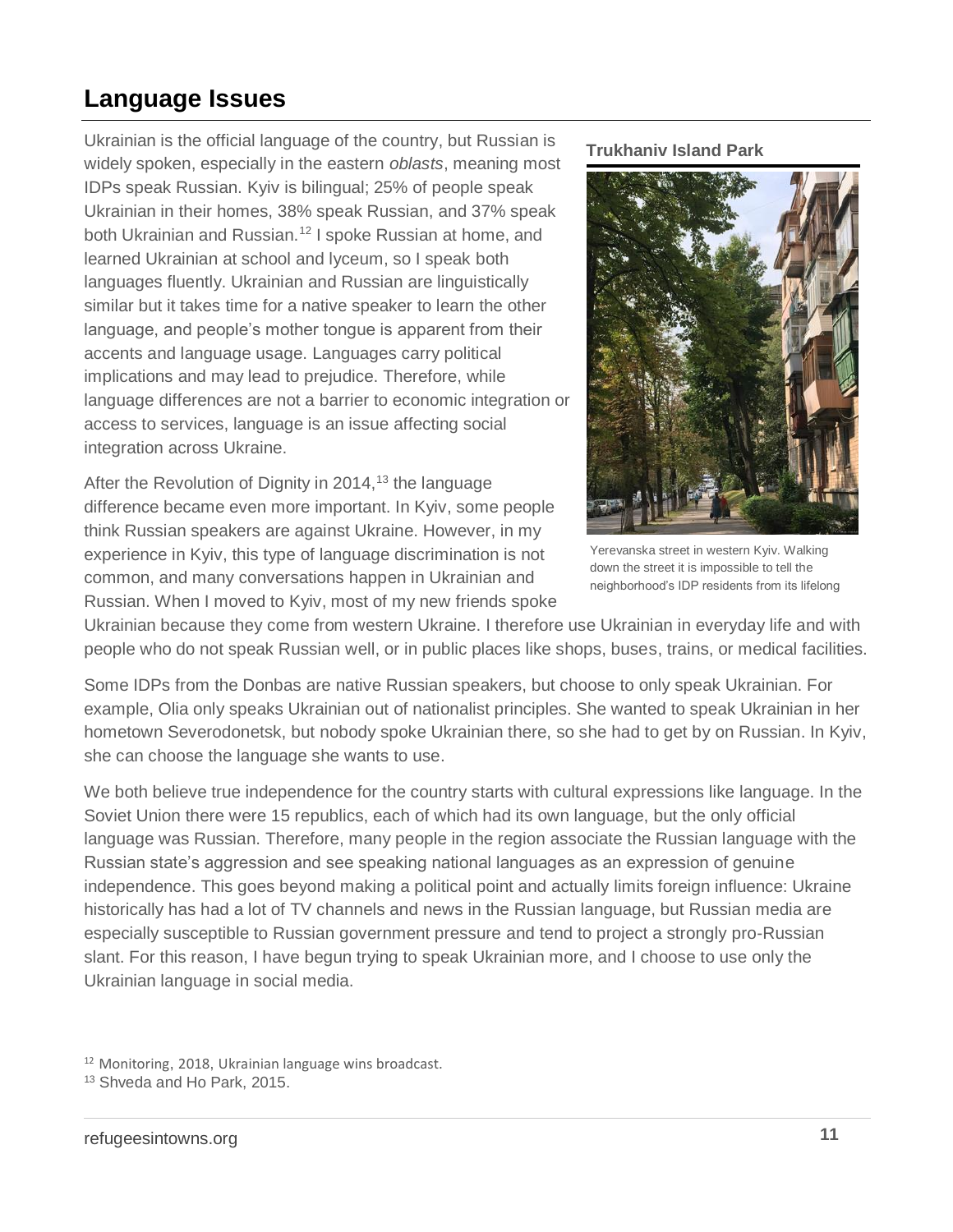## **Migrants' Urban Impact**

As a large city (three million people officially), the arrival of IDPs did not have a major impact on the economy, public services like healthcare and education, or infrastructures like the roadways in Kyiv. The number of arrivals did not come close to exceeding the existing capacities of the city's hospitals, clinics, police force, and transportation infrastructures.

There were some education difficulties for older IDP students. While there are enough primary schools in Kyiv to meet everyone's needs, secondary and tertiary education are more problematic. If a student graduates from school in an occupied territory and wants to apply to a university, he or she needs a new certificate of educational attainment because certificates and diplomas issued in the occupied territories are not recognized in the rest of Ukraine. Some universities in Kyiv have quotas for IDPs who have the right to study for free, but this is only true in law, not in practice.

#### Impact on Housing

Finding affordable housing is one of the biggest challenges for newcomers in Kyiv. It is the most expensive city in Ukraine, so without savings, a high-paid job, or relatives and friends who can help, it is hard to survive. Those who arrived with an employer or a business in Kyiv had the easiest time: often their employers provided them with housing. Some came with savings, but usually not enough to buy a flat in Kyiv or pay high rental prices, and they relied on support from family. For example, when Andriy moved to Kyiv, he had financial problems and relied on his brother to help him and his family with housing. IDPs live throughout Kyiv, except in the city center, where rent is high. Most live in areas that are inexpensive, comfortable, and connected to the city center and business areas by public transit.

#### **IDP & Host Apartments**



A mixed use area with residential buildings near Kyiv Railway Station. Photo by Yuliia Kabanets.

Although IDPs are distributed across the city, they do impact the housing market. Rent prices increased rapidly during the first two months of the conflict, when large numbers of people came from eastern Ukraine. In May 2014, rent for an average flat was Ukrainian Hryvnia (UAH) 3,000 (USD 250) per month. By July 2014, it had risen to UAH 4,500 (USD 370) per month.<sup>14</sup> Today, the same flat is UAH 9,000 (USD 740),<sup>15</sup> as rents leveled off as new arrivals slowed and inflation stabilized.

For IDPs who cannot afford apartments, there are old buildings that have been converted into low-cost dormitories (USD 80–100), with some fully subsidized so tenants pay no rent. However, there are only

<sup>15</sup> USD rate has increased 3.5 times since 2014 (from UAH 11–12 per USD to UAH 27–28 per USD). However, wage growth has not kept pace with the dollar.

<sup>&</sup>lt;sup>14</sup> There is no housing cost data for that period in Kyiv, but I provide averages based on the experiences with rental costs of the Kyiv residents I spoke with.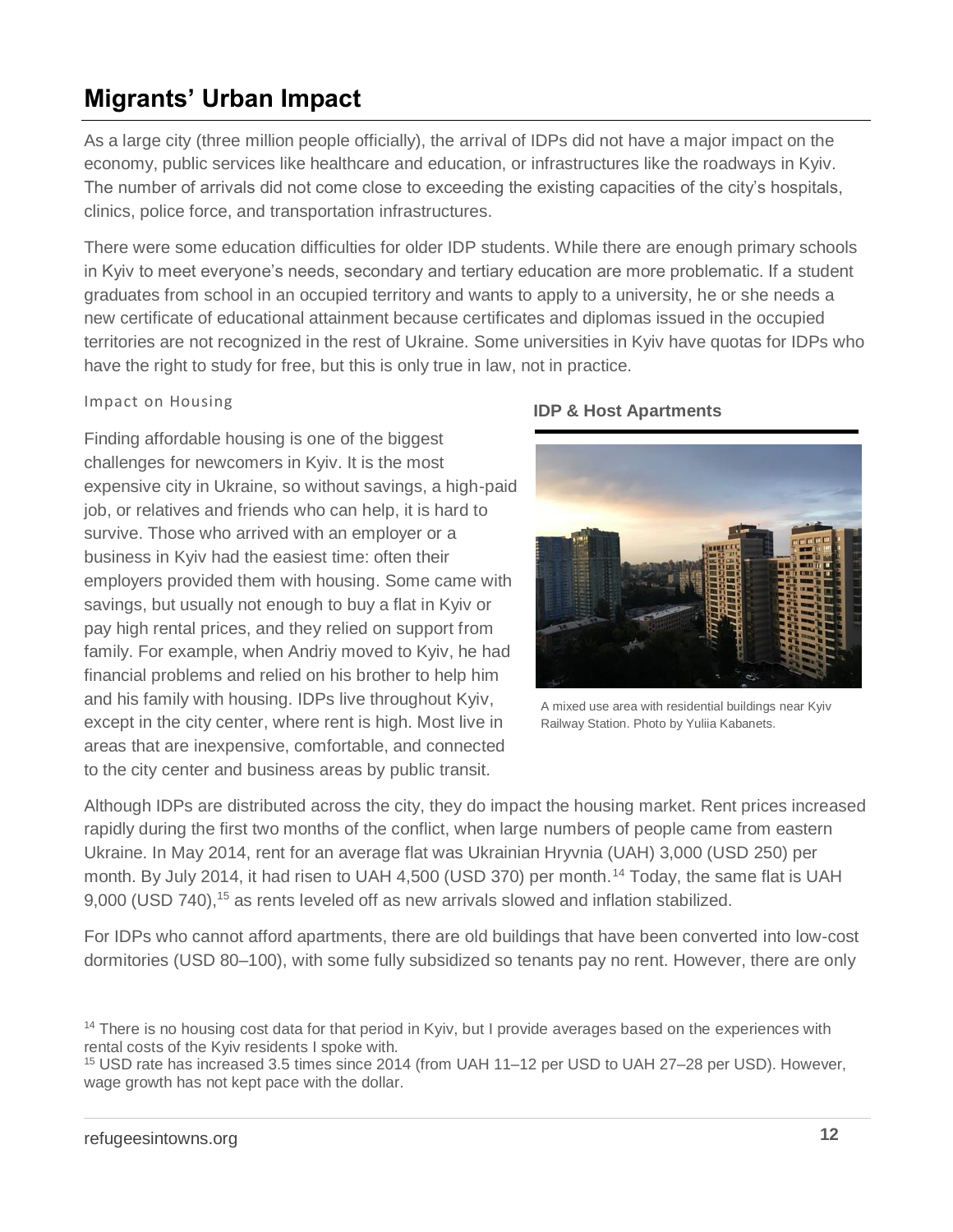ten of these dormitories, and they house less than 1% of the IDPs in Kyiv.<sup>16</sup> The dormitories were not created for IDPs; they are for low-income people who cannot afford anyplace else, and conditions are terrible. For example, they do not have electricity or heat.<sup>17</sup> In 2017, some changes in municipal law required the city to build new "social houses" for IDPs, but nothing has been built so far.

#### Experiences Renting Apartments

Discrimination by landlords toward IDPs in Kyiv is not as big a problem as in other regions of Ukraine. The worst period of discrimination was in 2014–15 when locals used stereotypes. Even after four years of

#### **Poshtova Square**



Poshtova Square, city center. Photo by Maksym Klovak.

conflict, some people do not want to deal with IDPs. When I was looking for a flat in 2018, I found some ads saying "no IDPs," and "IDPs are asked not to bother." Landlords always asked where I was from, and if I mentioned that I am from Donetsk, about half of the landlords I met with had a viscerally negative reaction. When Alina moved with her mother and grandmother to Kyiv from Toretsk (now on the contact line),<sup>18</sup> they found that landlords did not want IDPs to live in their flats. Eventually, they found a landlord who had friends from Donetsk, and they have been renting his flat for more than three years.

Yegor had a similar experience. He is originally from Mariupol, a city in Donetsk *oblast*, on the north coast of the Sea of Azov. He moved to Kyiv in 2014 with his wife. When they arrived, they were about to sign a rental agreement but when the landlord learned they were from Mariupol, she changed her mind. She told them she thought they would be unreliable about paying her, so they had to look for another flat. This is the only discrimination Yegor has experienced in Kyiv.

However, my interviews suggest the situation has improved as Kyiv's residents—landlords included have gotten used to IDPs and have overcome their initial stereotypes.

## **Social and Cultural Impact**

Many IDPs believe that if we had been more active and attentive to social and political life at home, we would have been able to change the situation in the Donbas before the occupation. IDPs are therefore socially and politically alert and are very active at both starting a new life in the city and empowering Kyiv's civil society.

<sup>16</sup> Roman, Christina. (2017). "Life in exile: how the state tries to solve the housing problems of settlers." *RU*. Available at:<https://daily.rbc.ua/rus/show/gosudarstvo-pytaetsya-reshit-zhilishchnye-1507007580.html>

 $17$  Life in exile: How the state tries to solve the housing problems of settlers.

<sup>&</sup>lt;sup>18</sup> A demarcation between the government-controlled and non-government-controlled territories of Ukraine.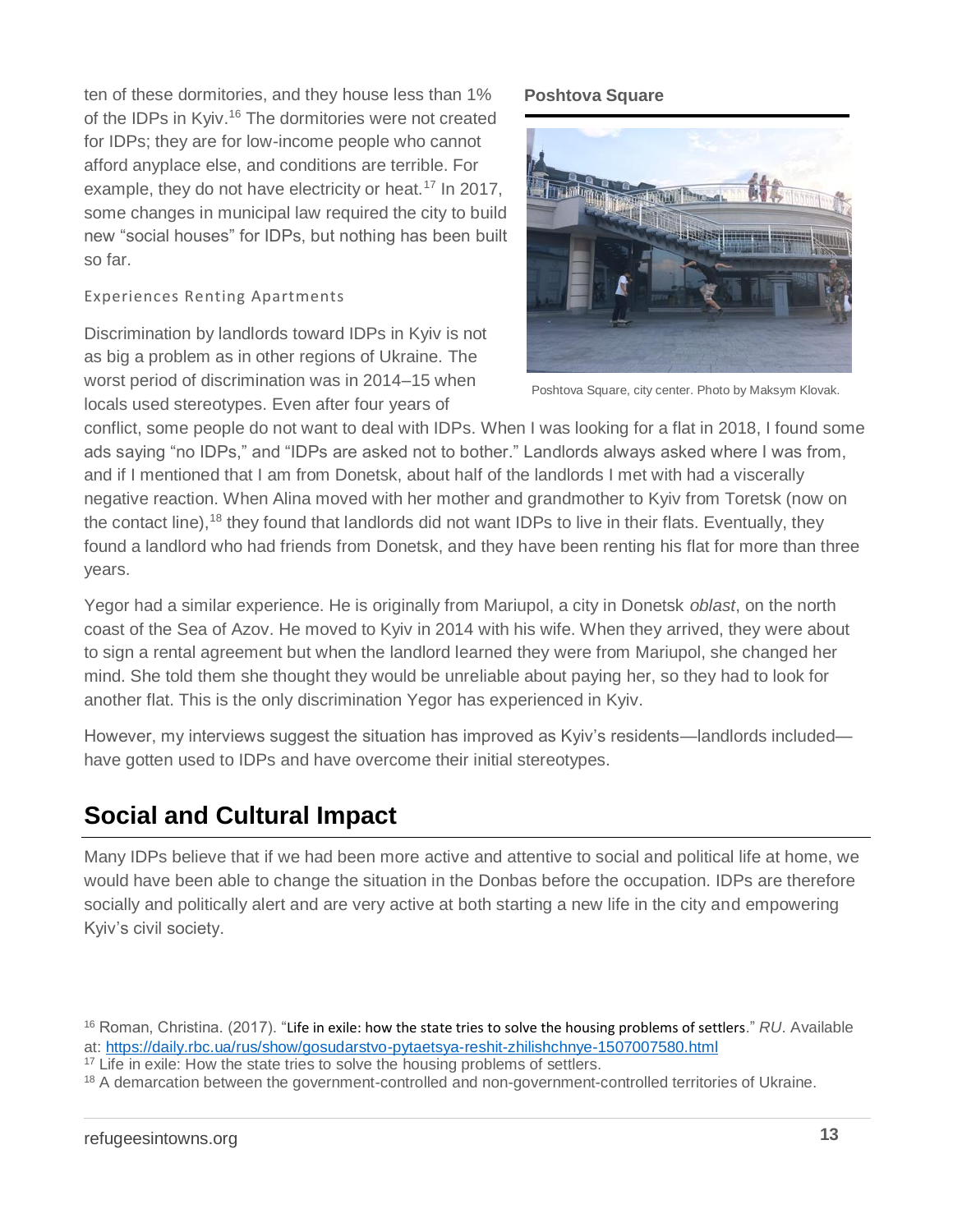IDPs are involved in local community groups like "Donetsk Kyiv People" ("Донецкие Киевские"), a Facebook group that supports IDPs from Donetsk. Today there are almost 47,000 members. People ask for help, offer jobs to IDPs, and discuss daily issues. Since 2014, cultural events and initiatives connected with IDPs in Ukraine have increased. For example, "The Resettlers' Theatre" has performances and provides IDPs with psychological support.

There are also examples of community engagement through social entrepreneurship. One young entrepreneur had a café in Donetsk that held concerts, poetry evenings, and other cultural events before 2014. After the war began, this café owner was displaced and became a co-founder of a pizzeria with locations in Mariupol and Kyiv that caters to the general public but also provides food to soldiers on the contact line.<sup>19</sup>

Another example is the founder of "Soupculture" («Супкультура»), who moved from Mariupol to Kyiv in 2014. He came up with the idea of creating a fast food joint that serves soup as its main dish. The chain has become successful and popular in Ukraine and even abroad. Since 2014, restaurants with Crimean-Tatarian cuisine have cropped up in Kyiv, enabling Kyiv natives to get acquainted with the culture and daily life of different cultures across Ukraine. Crimean-Tatarian culture has become so ubiquitous that after Crimea was annexed, Taras Shevchenko National University of Kyiv introduced a course on Crimean-Tatar language and literature.

#### **Gulliver Shopping Mall**



A visit to Kyiv for young people from all over Ukraine organized by the NGO "Foundation of Regional Initiatives." This initiative aims at increasing mutual understanding of young people from different parts of Ukraine. Photo by Kristina Ursuliak.

#### **Veterano Pizza**



A "social pizzeria" in Kyiv. Photo by Yuliia Kabanets.

<sup>19</sup> [https://posteat.ua/obzory/bogdan-chaban-razgovor-o-veterano-pizza-dostavke-piccy-v-zone-oos-i-planax-na](https://posteat.ua/obzory/bogdan-chaban-razgovor-o-veterano-pizza-dostavke-piccy-v-zone-oos-i-planax-na-budushhee/)[budushhee/.](https://posteat.ua/obzory/bogdan-chaban-razgovor-o-veterano-pizza-dostavke-piccy-v-zone-oos-i-planax-na-budushhee/)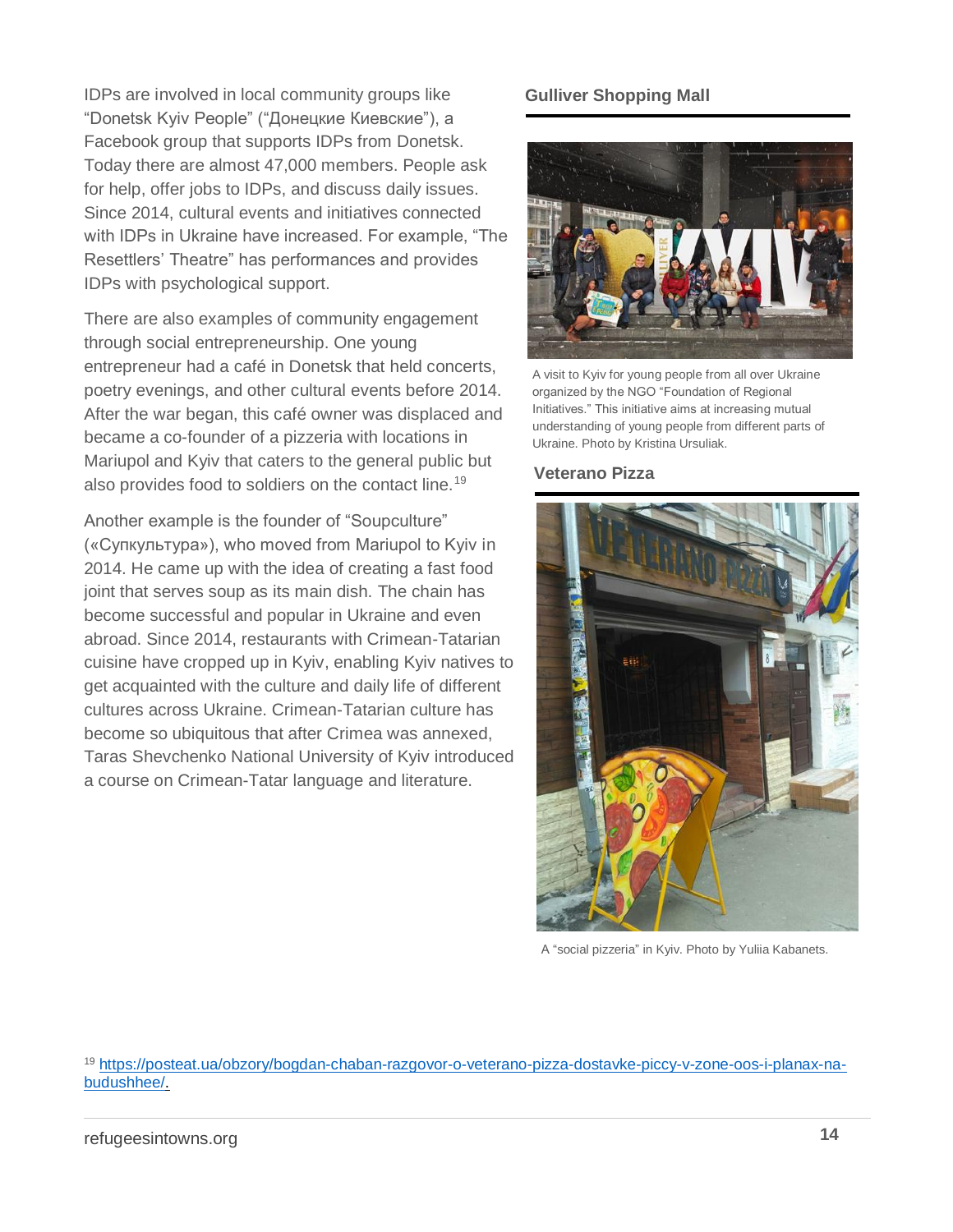# **Conclusion**

Most of the IDPs I talked to do not expect the conflict to decrease in the next few years and do not have plans to go back soon. Many want to live in Donetsk eventually, but only if it becomes Ukrainian again. For me, Kyiv is a perfect place for IDPs from the Donbas because it is multicultural and has become friendly toward strangers over time. IDPs who are used to living in a big city are integrating and feel comfortable. There are still problems with integration: there is a lack of government programs for IDPs, especially affordable housing and higher-level education, widespread stereotypes persist, and sometimes language differences lead to prejudice.

Because IDPs did not cluster in one part of Kyiv and are distributed throughout the city, they have easily connected with local people, remain anonymous when they choose to, and try to dispel local stereotypes when they can. IDPs appear to be making Kyiv a more open and tolerant place through the new businesses they have opened, the new social organizations they have launched, and their openness to sharing their stories of displacement. Therefore, IDPs have brought progress to Kyiv and Ukraine.

## **References**

- 1. Jones Lang LaSalle. 2006. Emerging City Winners Profiles: Ukraine, Kiev.
- 2. Kabanets, M. 2018. IDPs and a University in Exile Breathe New Life into a Town. A Case Report of Refugees in Towns. Pokrovsk, Ukraine. Feinstein International Center, Friedman School of Nutrition Science and Policy at Tufts University. [http://kiev.ukrstat.gov.ua/p.php3?c=3382&lang=1.](http://kiev.ukrstat.gov.ua/p.php3?c=3382&lang=1)
- 3. Monitoring. 2018. Ukrainian Language Wins Broadcast.
- 4. Norwegian Refugee Council. 2017. Global Report on Internal Displacement. [https://posteat.ua/obzory/bogdan-chaban-razgovor-o-veterano-pizza-dostavke-piccy-v-zone](https://posteat.ua/obzory/bogdan-chaban-razgovor-o-veterano-pizza-dostavke-piccy-v-zone-oos-i-planax-na-budushhee/)[oos-i-planax-na-budushhee/.](https://posteat.ua/obzory/bogdan-chaban-razgovor-o-veterano-pizza-dostavke-piccy-v-zone-oos-i-planax-na-budushhee/)
- 5. Roman, Christina. (2017). "Life in exile: how the state tries to solve the housing problems of settlers." *RU*. Available at: [https://daily.rbc.ua/rus/show/gosudarstvo-pytaetsya-reshit](https://daily.rbc.ua/rus/show/gosudarstvo-pytaetsya-reshit-zhilishchnye-1507007580.html)[zhilishchnye-1507007580.html](https://daily.rbc.ua/rus/show/gosudarstvo-pytaetsya-reshit-zhilishchnye-1507007580.html)
- 6. Shveda, Yuriy, and Ho Park, Joung. 2015. Ukraine's Revolution of Dignity: The Dynamics of Euromaidan. *Journal of Eurasian Studies* 7(1). https://www.researchgate.net/publication/284798523 Ukraine's revolution of dignity The dyn amics\_of\_Euromaidan.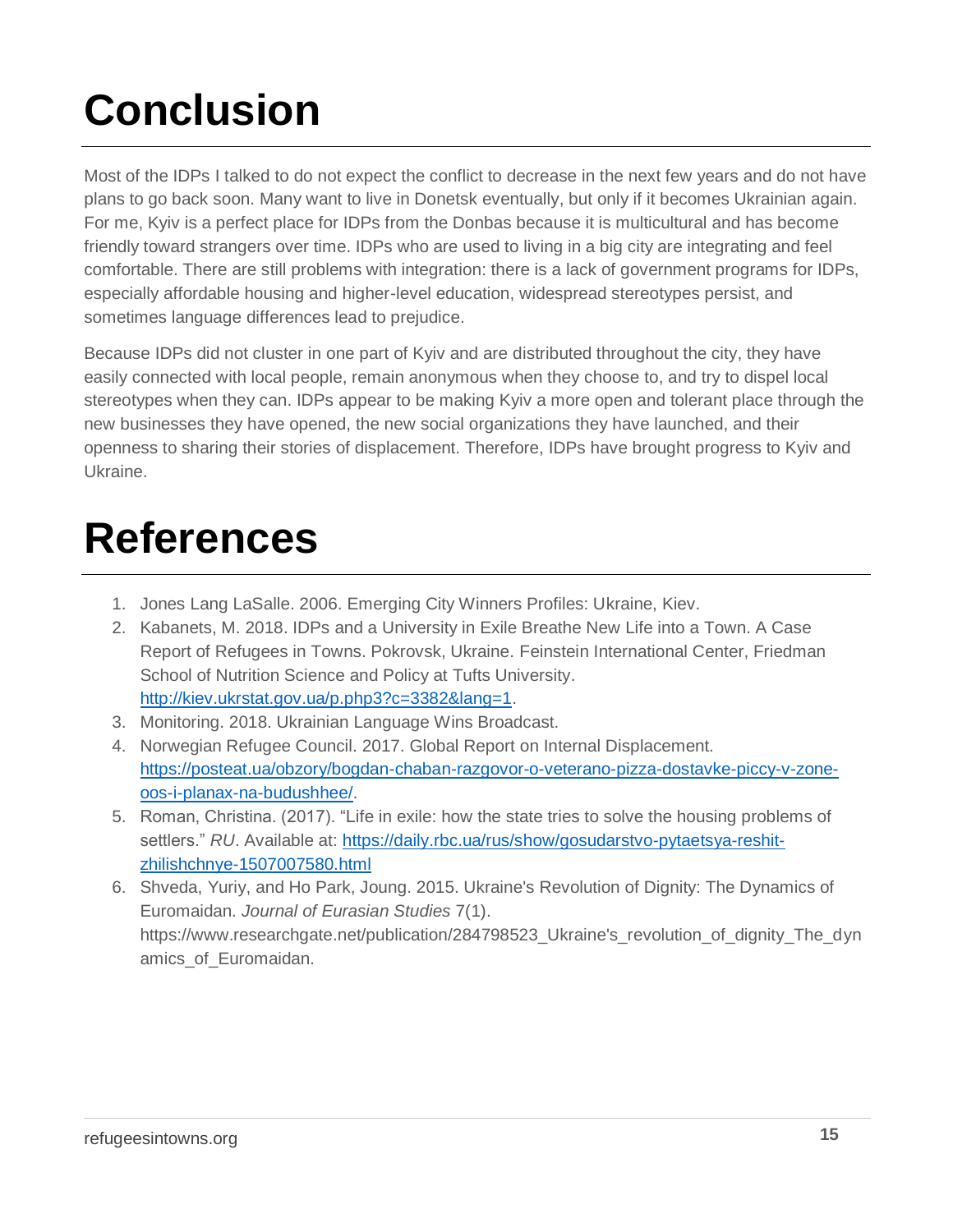# **Appendix A: Methods**

Work on this case report started in November 2018 and is based on conversations with 23 people (10 men and 13 women), whom I know well. They have been living in Kyiv from half a year to their entire lives, and are aged between 20 and 50 years old. Seven respondents are students, and one works at a university. Four belong to the youth organization called "Foundation of Regional Initiatives," which organizes non-formal educational events for young people. Three are not IDPs but came from the Donbas<sup>20</sup> region, two are from western Ukraine, twelve came from cities and towns in Donetsk *oblast*, and the remainder are lifelong Kyiv residents.

### **Limitations**

I did not speak to IDPs who do not have a university education, so this report misses their experiences. They are typically more connected with the occupied territory and are more likely to want to go back to their homes compared with those in my personal network. I also did not interview IDPs older than 60. Older IDPs who are retired have difficulties receiving pensions and have greater needs for healthcare services. All my respondents have a pro-Ukrainian position, so the report does not include pro-Russian people's experience, who might have different experiences than myself or those I spoke with.

# **Appendix B: Background on the Conflict in Ukraine**

With the collapse of the Soviet Union in 1991, Ukraine became an independent state, with a population of more than 52 million people. Since then, the population has been declining at a rate faster than any other country, the main reasons being fertility decline, progressive aging of the population, and increased labor emigration to Europe and former Soviet countries. Migratory movements of skilled and highly skilled professionals have been a major component of emigration since the 2000s. In 2017, Ukraine's population was estimated at 42.5 million people.

The Ukrainian Revolution of 2014 was caused by the Ukrainian government's decision to suspend the signing of an association agreement with the European Union. This decision led to the Crimean crisis, which resulted in Ukraine's autonomous Republic of Crimea being annexed by Russia. In 2014, parts of Donetsk and Luhansk *oblasts*, which border the Russian Federation, were seized by anti-government,

<sup>20</sup> The Donbas is a historical, cultural, and economic region in eastern Ukraine and southwestern Russia. It includes the main parts of Donetsk and Luhansk *oblasts*.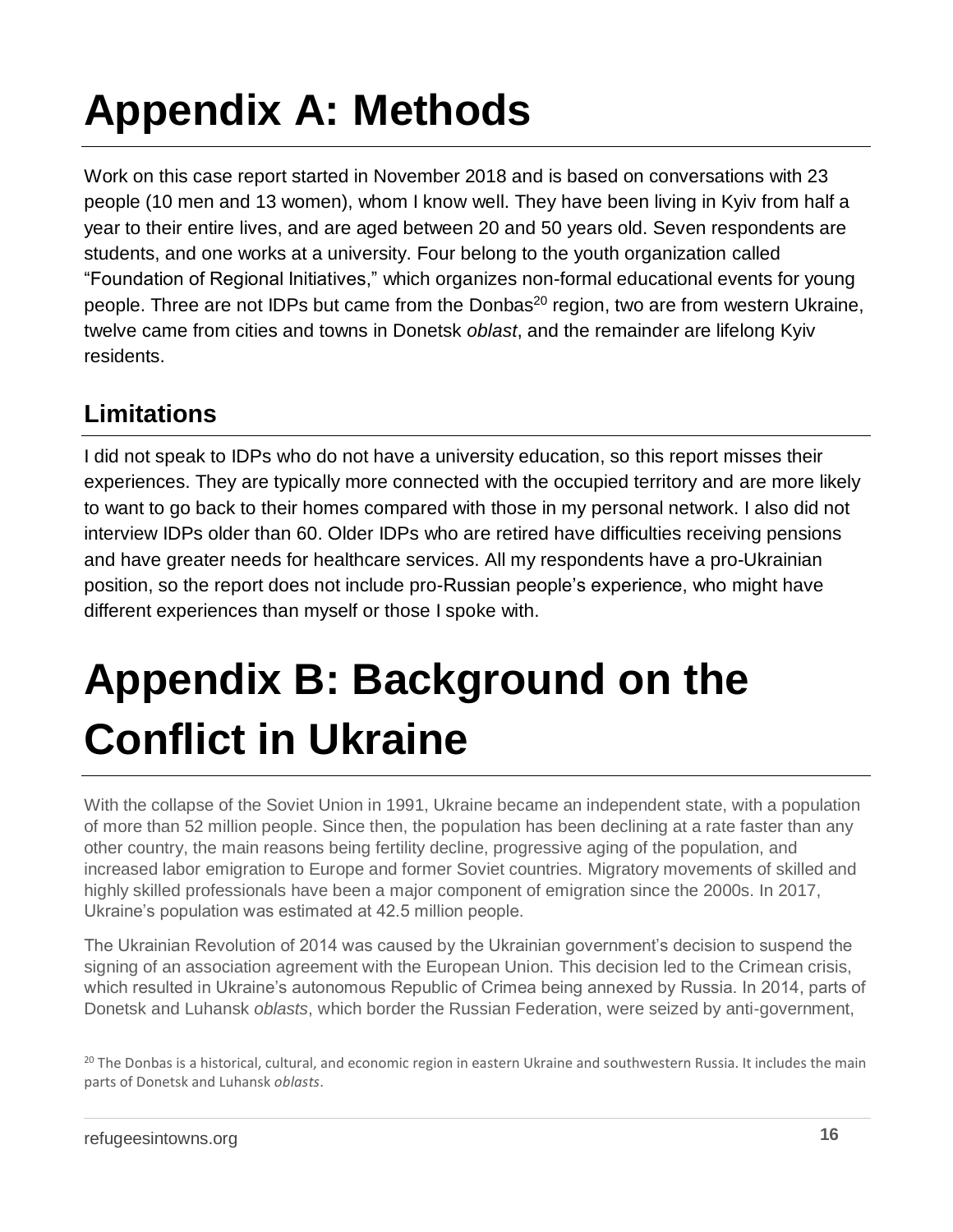pro-Russian separatists, and they declared independence from the rest of the country. Since then, fighting between pro-Ukrainian forces on one side and forces supporting the self-proclaimed republics on the other side have escalated into war. As a result, about two million people were forced to leave their homeland, which is now occupied by pro-Russian forces.<sup>21</sup>

### **Internal Migration in Ukraine**

Ukraine has the world's ninth-largest population of displaced persons and the largest population of displaced persons in Europe. According to the Global Report on Internal Displacement by Norwegian Refugee Council (2017),<sup>22</sup> 4% of the Ukrainian population is displaced (1,653,000 people). More than half of these IDPs are settled in Donetsk and Luhansk *oblasts*, referred to together as the Donbas, which is near the conflict zone. Despite the enormity of the displacement in Ukraine, the crisis has drawn little international attention and humanitarian support.

In 2014, there were several waves of migration. The first wave consisted mostly of women with children who left because they worried about their children's lives and mental health in the conflict zone. Men stayed behind to take care of their property and wait for the government to resolve the conflict. This wave of displaced people often stayed with relatives or at collective temporary accommodation provided by the government. The second wave of internal migration was in the autumn of 2014, when it became clear that the conflict would drag on. IDPs had to decide whether to stay in governmentcontrolled areas or go to non-government-controlled areas.<sup>23</sup>

Since 2014, 17,000 buildings are reported to have been damaged or destroyed by military activities, leaving many with no place to return to. Further, since many companies were displaced, their workers left the occupied zone with them.

There are many cases when IDPs lived somewhere but then decided to return to the occupied territory because of accommodation issues, relatives, or other reasons.

## **Appendix C: Background on Kyiv**

The city has a long history of cultural diversity: compared to other Ukrainian big cities, Kyiv is very multilingual and open-minded. In 882, Kyiv became the capital of the large and powerful medieval state Kyiver Rus. Since then, the city has remained economically and politically important in the region. In the thirteenth century, Kyiv became an arena for political discord in the country and was conquered by the Mongols. During the next 800 years, Ukraine was conquered by several countries and was often divided into parts. However, throughout this time, Kyiv continued to play the role of a strong regional center of strategic importance. In the USSR, Kyiv attracted people from all over the Ukrainian territory because of educational opportunities. In modern Ukraine, Kyiv continues to have a special status and

<sup>21</sup> Kabanets, 2018.

<sup>22</sup> Norwegian Refugee Council, 2017.

<sup>&</sup>lt;sup>23</sup> Kabanets, 2018.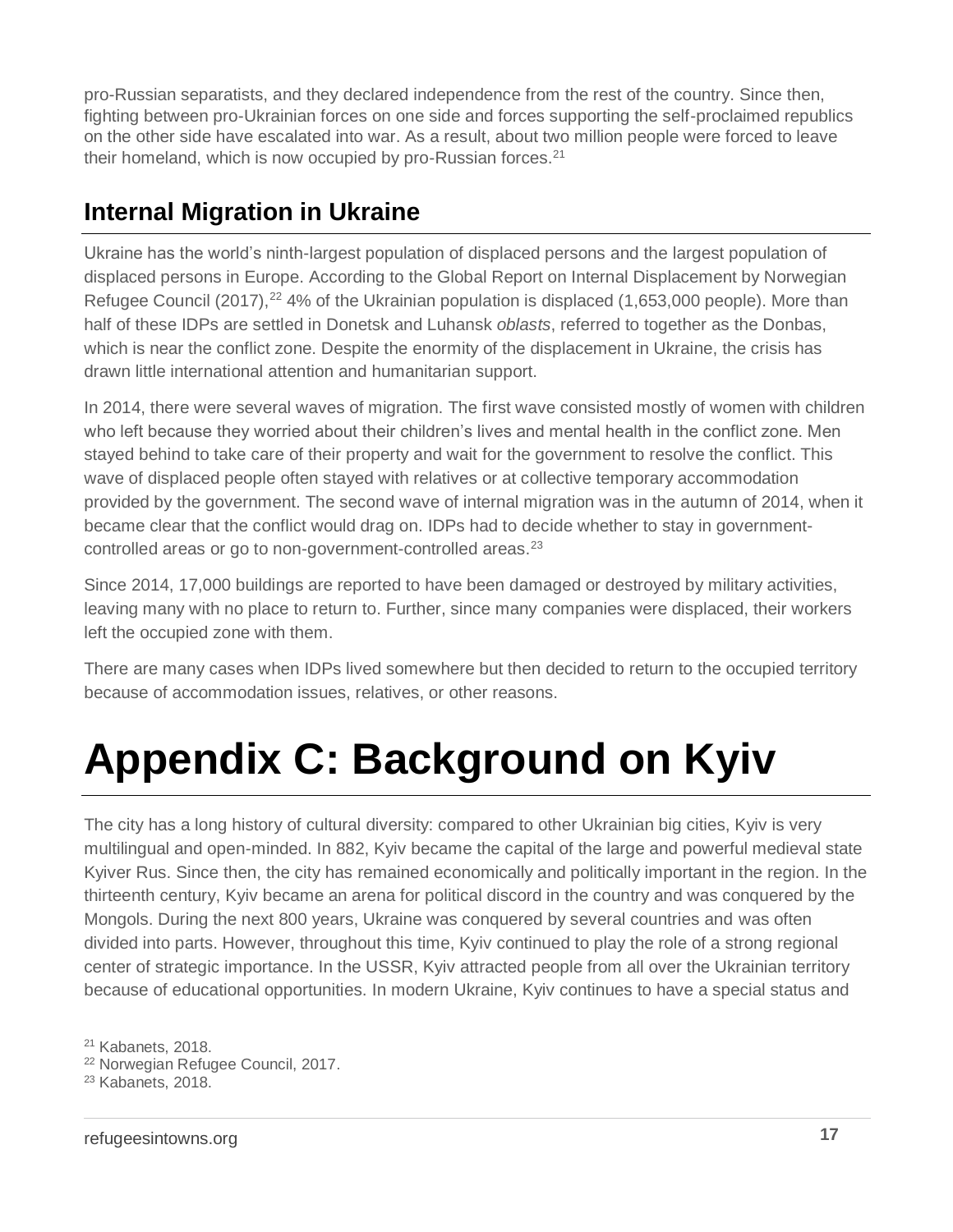build on its legacy as a geostrategic center, an educational and jobs hub, and an area with ethnic, linguistic, and cultural diversity.

## **Economic situation**

In addition to its security, Kyiv draws migrants because of its economic vitality and availability of jobs. The city is responsible for about a quarter of the country's gross domestic product (GDP), and for almost a third of foreign direct investment. Per capita GDP in Kyiv is 75% higher than the national average. The majority of people work in the service sector, of which the two largest sub-sectors are trade and real estate. Other important services subsectors for the economy of Kyiv include transportation, communications, legal services, and financial services. The key growing sectors of the economy are retail, information technology, and finance.<sup>24</sup> Unlike the industry-heavy towns of eastern Ukraine, in Kyiv only 20% of inhabitants are employed in industrial production.

### **Political structure**

Kyiv is managed by the Kyiv City Council and the Kyiv City State Administration. Kyiv City Council is an administrative-territorial unit and a local self-government body of the city. Deputies of the Kyiv City Council are elected.

Kyiv's Mayor is the main official in the legislative and executive system of the city. The Mayor of Kyiv is the head of the City Council and is directly elected, but in a separate election from the Council. According to the political system, he is also the Head of the Kyiv City State Administration. The Kyiv City State Administration is the national-level branch of the Government of Ukraine responsible for management of the city. In Kyiv, there are also national governmental offices: Verkhovna Rada (the parliament of Ukraine), the Cabinet of Ministers of Ukraine (the highest body of state executive power in Ukraine), and all of the country's other ministerial offices.

<sup>24</sup> Jones Lang LaSalle, 2006.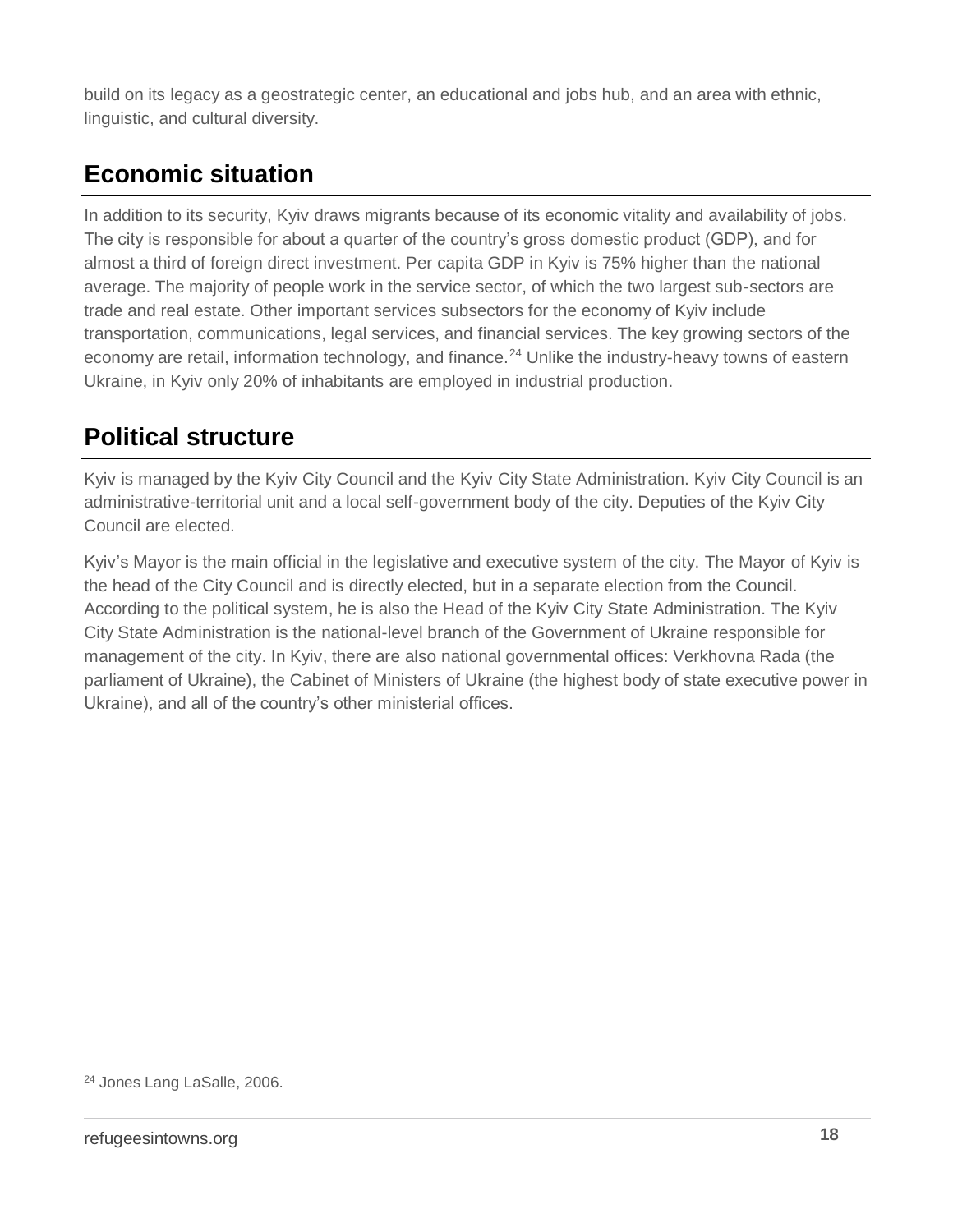# **About the RIT Project**

The **Refugees in Towns (RIT)** project promotes understanding of the migrant/refugee experience in urban settings. Our goal is to understand and promote refugee integration by drawing on the knowledge and perspective of refugees and locals to develop deeper understanding of the towns in which they live. The project was conceived and is led by Karen Jacobsen. It is based at the Feinstein International Center at Tufts University and funded by the Henry J. Leir Foundation.

### **Our goals are twofold**

Our first long-term goal is to build a theory of integration from the ground up by compiling a global database of case studies and reports to help us analyze and understand the process of immigrant/refugee integration. These cases provide a range of local insights about the many different factors that enable or obstruct integration, and the ways in which migrants and hosts co-exist, adapt, and struggle in urban spaces. We draw our cases from towns in resettlement countries, transit countries, and countries of first asylum around the world.

Our second more immediate goal is to support community leaders, aid organizations, and local governments in shaping policy, practice, and interventions. We engage policymakers and community leaders through town visits, workshops, conferences, and participatory research that identifies needs in their communities, encourages dialogue on integration, and shares good practices and lessons learned.

### **Why now?**

The United States—among many other refugee-hosting countries—is undergoing a shift in its refugee policy through travel bans and the suspension of parts of its refugee program. Towns across the U.S. are responding in different ways: some resist national policy changes by declaring themselves "sanctuary cities," while others support travel bans and exclusionary policies. In this period of social and political change, we seek to deepen our understanding of integration and the ways in which refugees, migrants, and their hosts interact. Our RIT project draws on and gives voice to both refugees and hosts in their experiences with integration around the world.

### **For more on RIT**

On our website, there are many more case studies and reports from other towns and urban neighborhoods around the world, and we regularly release more reports as our project develops.

#### **[www.refugeesintowns.org](file:///C:/Users/aradda01/AppData/Local/Microsoft/Windows/Temporary%20Internet%20Files/Content.Outlook/CKFLL0OT/www.refugeesintowns.org)**